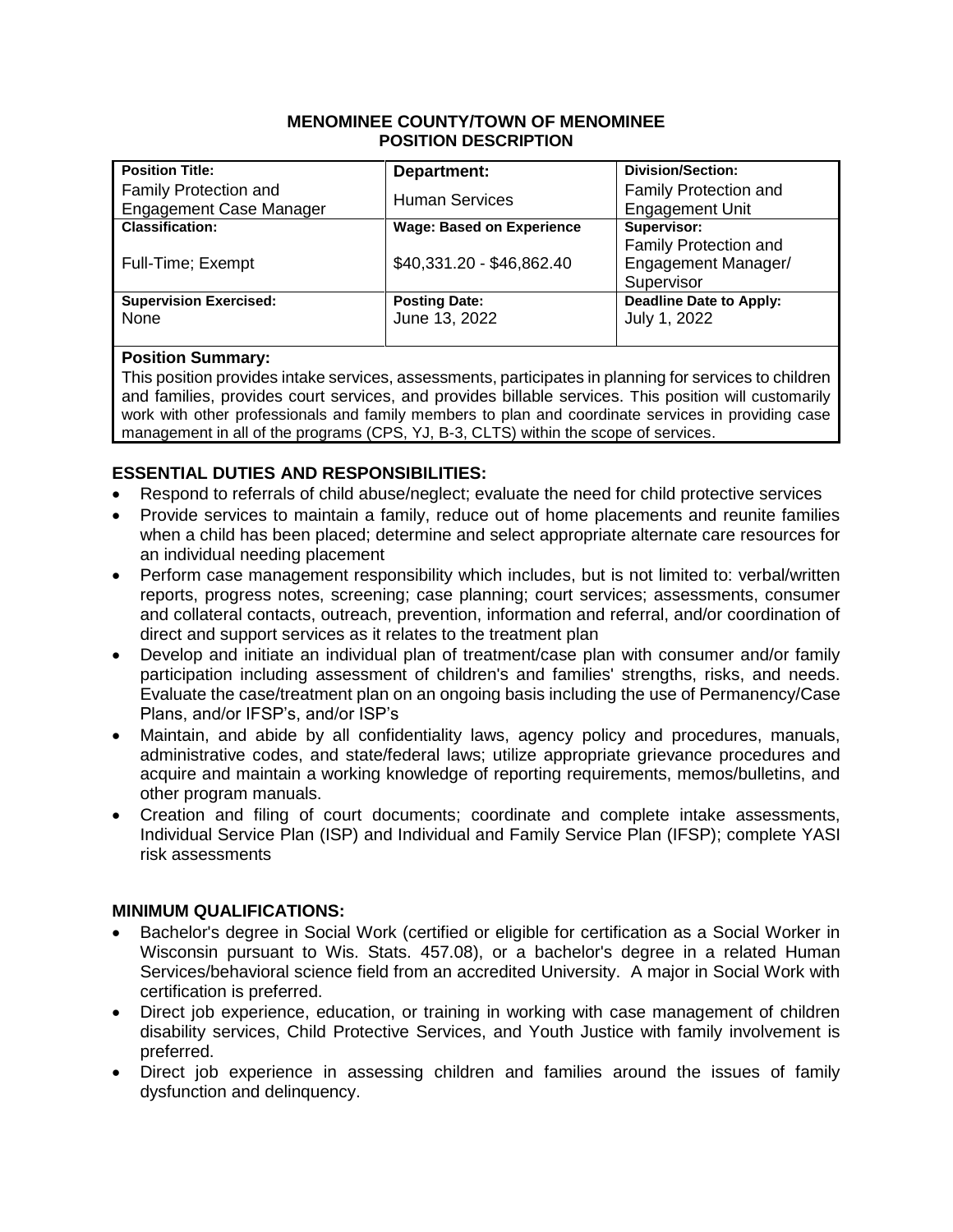- Experience in negotiating and facilitating plans for risk and safety stabilization for the child, family, and community.
- Experience in facilitating a team approach process in working with children and families.
- Possession of a valid Wisconsin Driver's license and access to an owned, insured vehicle and provide evidence of meeting such requirements continually; must have a good driving record.

A person not meeting any one of the minimum qualifications listed above will not be considered for an interview.

### **NECESSARY KNOWLEDGE/SKILLS/ABILITIES:**

- **Reports/Communication:** Preparing numerical, assessment and/or narrative management reports and/or client records/files. Oral, written communication and making presentations to groups and individuals. Establishing and maintaining effective working relationships with supervisors, county managers, provider organizations, program participants, representatives of other governmental agencies, unit personnel and other professionals in the field.
- **Physical Demands:** Ability to lift up to 30 pounds, stand, bend, sit, kneel, reach, stoop. Frequently climb flights of stairs; sit for a number of consecutive hours
- **Working Conditions:** Operate/drive a car; requires manual dexterity sufficient to operate standard office equipment. No limitations that would impair or restrict ability to hear and understand communication or to communicate with others, to comprehend oral or written instructions, and to read manuals, forms, and other documentation. No limitations that would impair or restrict ability to make visual observations, i.e. nonverbal cues, possible hostile/confrontational situations, discriminate different shades of color.
- **Other:** This position description is an illustration of the duties and responsibilities of this position and is not intended to be all-inclusive. Management reserves the right to add or remove duties and to assign other duties as necessary.This job description does not constitute a contract for employment

**BENEFITS:** To see a summary of Menominee County's benefits, visit Menominee County's website at [www.co.menominee.wi.us](http://www.co.menominee.wi.us/) and click on the "Career Opportunities" tab appearing in the left margin of the home page.

**APPLICATION PROCESS:** A complete application includes:

- Menominee County Employment Application available in the Administrative Coordinator Assistant's Office or online at [www.co.menominee.wi.us](http://www.co.menominee.wi.us/) under the "Career Opportunities" tab appearing in the left margin of the home page);
- Copy of college transcripts (official "stamped" copies due before start date if offered the position);
- Copy of valid Wisconsin Driver's license.

Applications that are unsigned, incomplete, or do not include the information described above will be screened out and will not proceed to the interview stage.

Please submit all required information in person to the Administrative Coordinator Assistant's office at the Menominee County Courthouse located at W3269 Courthouse Lane in Keshena, Wisconsin. Alternatively, all of the required information can be mailed to: